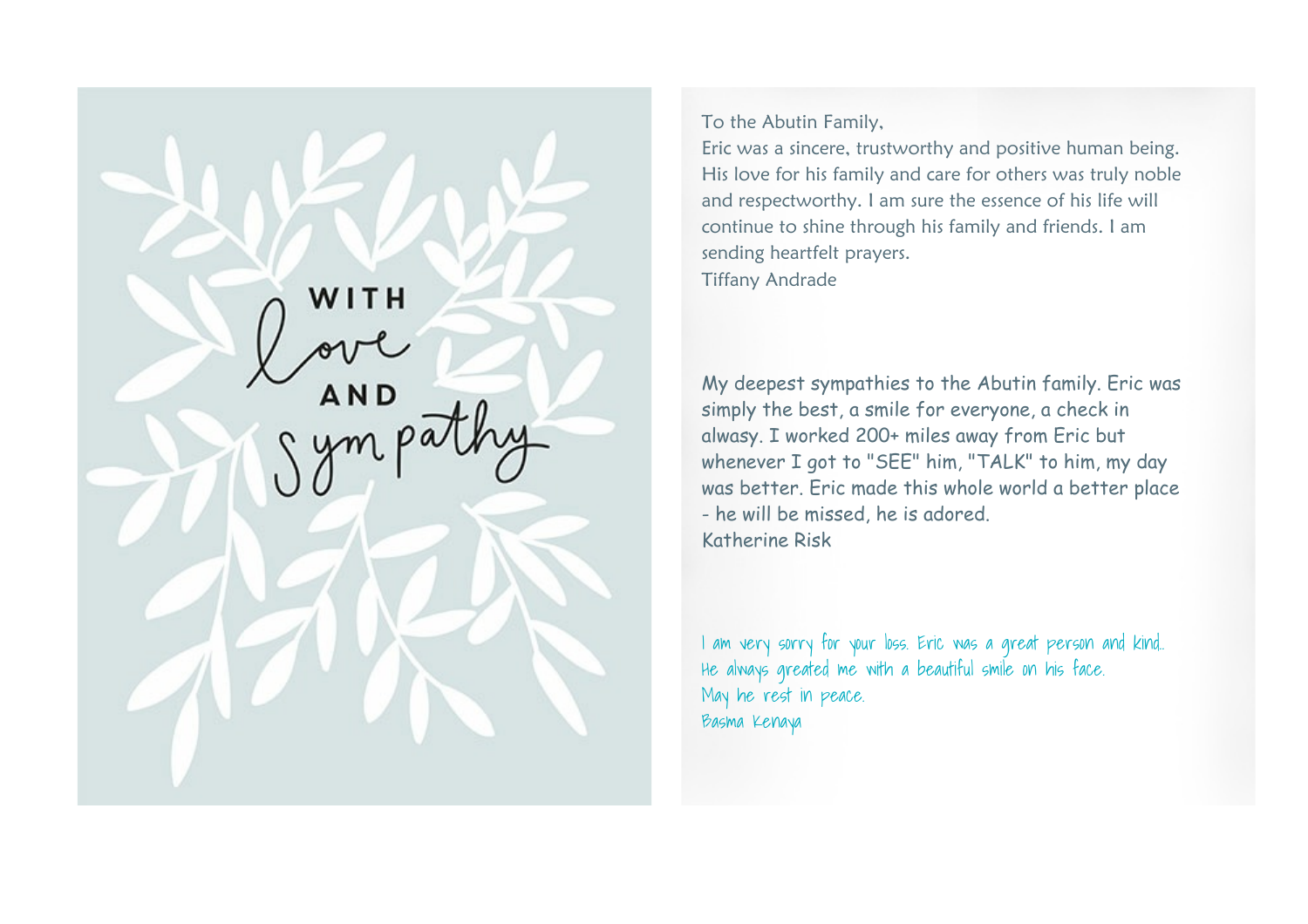We loved Eric so much. He was a great friend and colleague. He always greeted us with a great smile on his face. May he rest in peace.

Veterans Affairs at National University

My deepest condolences to the Abutin family. Eric was a terrific colleague and wonderful person. He was studentcentered and a true collaborator.

I am so sorry for your loss. Patricia Cardozo, National University

On behalf of Eric's colleagues in Information Technolgoy, we extended our deepest sympathies. Eric was a pleasure to work with and had such a sweet, positive pressence. We will miss him dearly.

Sincerely, Megan Hall and the IT team. Eric was an amazing colleague, family man, and overall human being. He was always positive, thoughtful, and caring with everyone he met. He will truly be missed. Matthew Medeiros

> We were all so sorry to hear of this terrible loss, and are thinking of you and wishing you healing and peace during this time. Julia McMillan

Please accept our warmest condolences. I hope this card finds you surrounded by strength and compassion. Eric's kind-hearted nature and good humor will be missed by everyone here. When I first began working at NU, Eric welcomed me to the IA office team and was very generous and offering to help the new guy. I will always be grateful for his genuine patience and encouragement. Bruce Cunningham & Family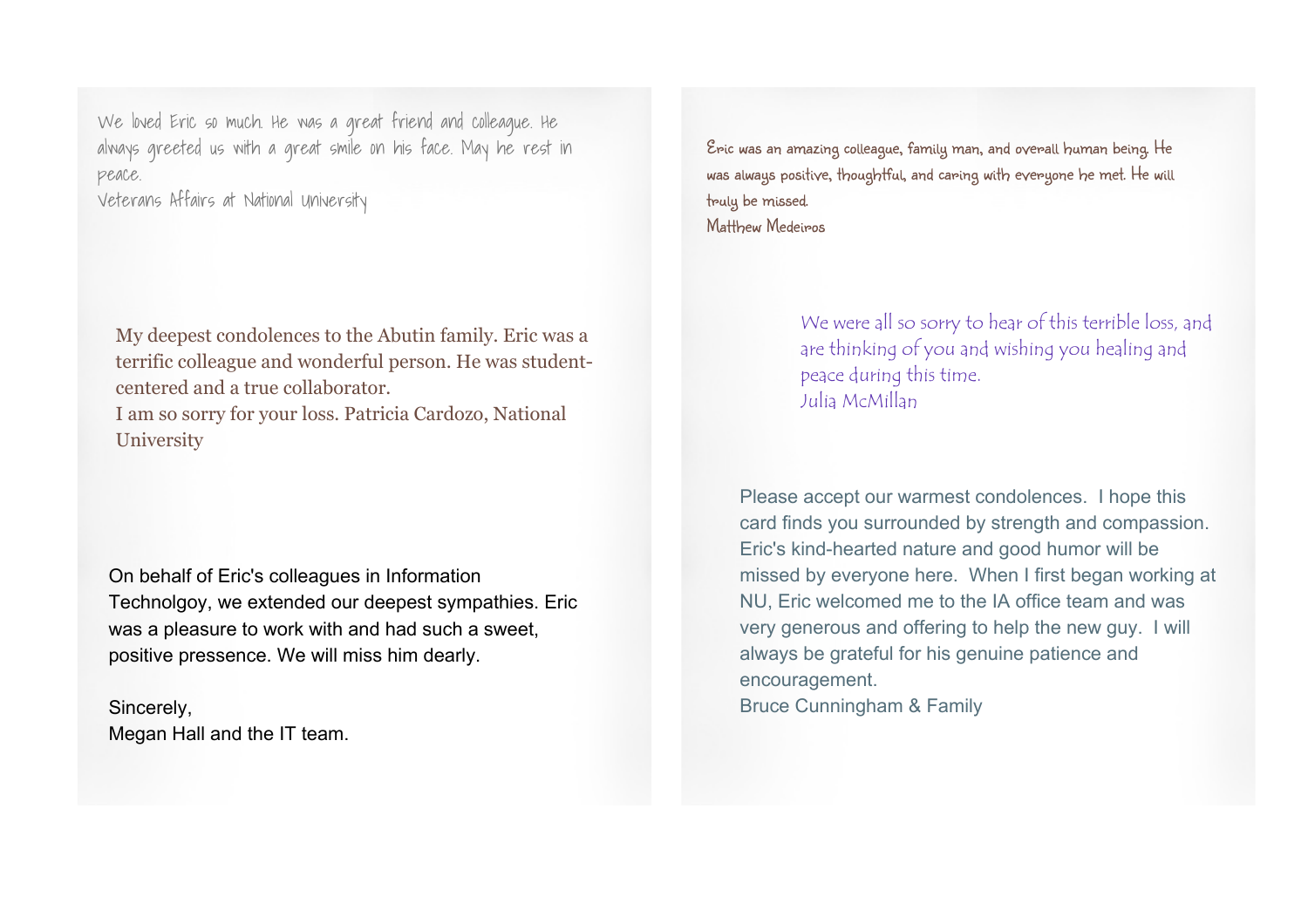We are saddened to hear about *Eric's* passing. His positive spirit touched a lot of us and we'll always remember his kindness. RIP. Amelia

My sincere condolences during this difficult time. I was lucky enough to work with Eric. Every morning he would greet the staff as they arrived with a big smile. My thoughts and prayers are with you and your family. The memories of Eric will live forever; he will be missed but never forgotten,

Graciela

My condolences for your loss - it was great to work together with Eric and I am glad we had the chance to meet during my visits in san diego. Rest in Peace. Svenja - NU Office Germany

My deepest condolences to your family. Eric was an amazing colleague: positive, thoughtful and such a team-player. I always enjoyed hearing the stories of fun times you shared as a family. I am thinking of you all and wishing you peace and comfort during this time.

Heather Tyrrell

My love for Eric runs deep. Although I am in Los Angeles, Eric was alwasy quick to offer a kind word, a swift answer, thoughtful ight, never ending support. I am luckier still to have met someone like Eric and he will be missed forever. My prayers to the family, Katie Risk Katie Risk, National University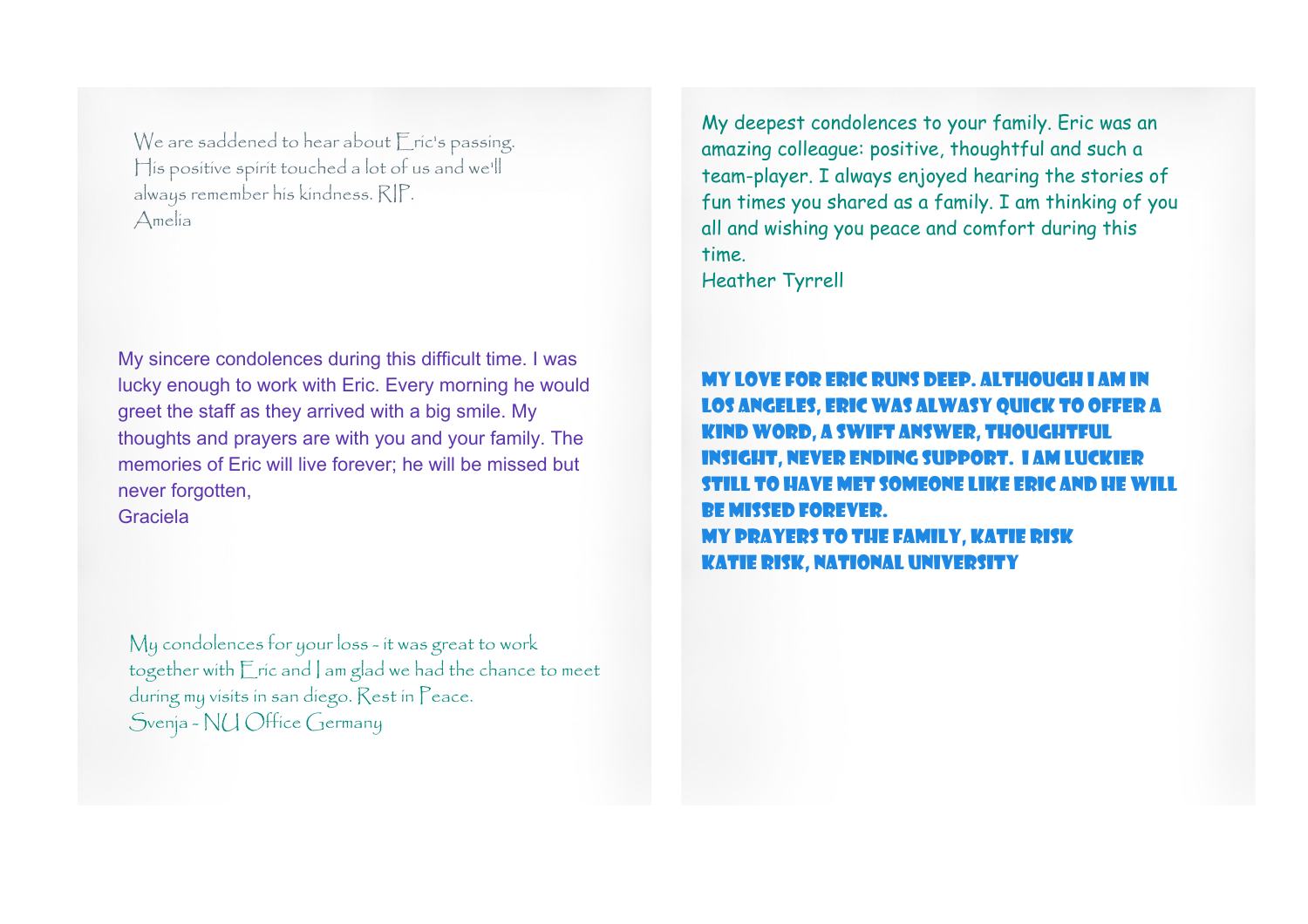Sending my deepest condolences to Eric's family and friends. Eric was such a great colleague and friend. He always approached everyone with such a genuine smile and kindness. He will be greatly missed. Susan Case

Eric was <sup>a</sup> kind and dedicated man, and it was <sup>a</sup> <sup>p</sup>leasure to work alongside him. He will be missed at Nationa<sup>l</sup> University by staff, faculty, and students alike. <sup>I</sup> pray for peace and healing for your family. Thank you for sharing Eric with us for so many years.  $-$  J.B. Robinson -

> Eric was always so friendly, even-keeled, and overall welcoming. He will be greatly missed and his passing makes me sad. Michael Dietz

I am so saddened with this news. Eric was a genouine kind soul that touched the lives of many. PIER meetings will not be the same without him. Sending strenght to his family during this incredibly difficult time. - Isabel Martorell.

Eric was a leader in PIER San Diego, which is how I met him. Attending a PIER meeting can be daunting when so many people already know each other, but Eric was always welcoming and friendly. His kindness impacted me, and many others. My deepest condolences to your family at this time. Lisa Lyons, SDSU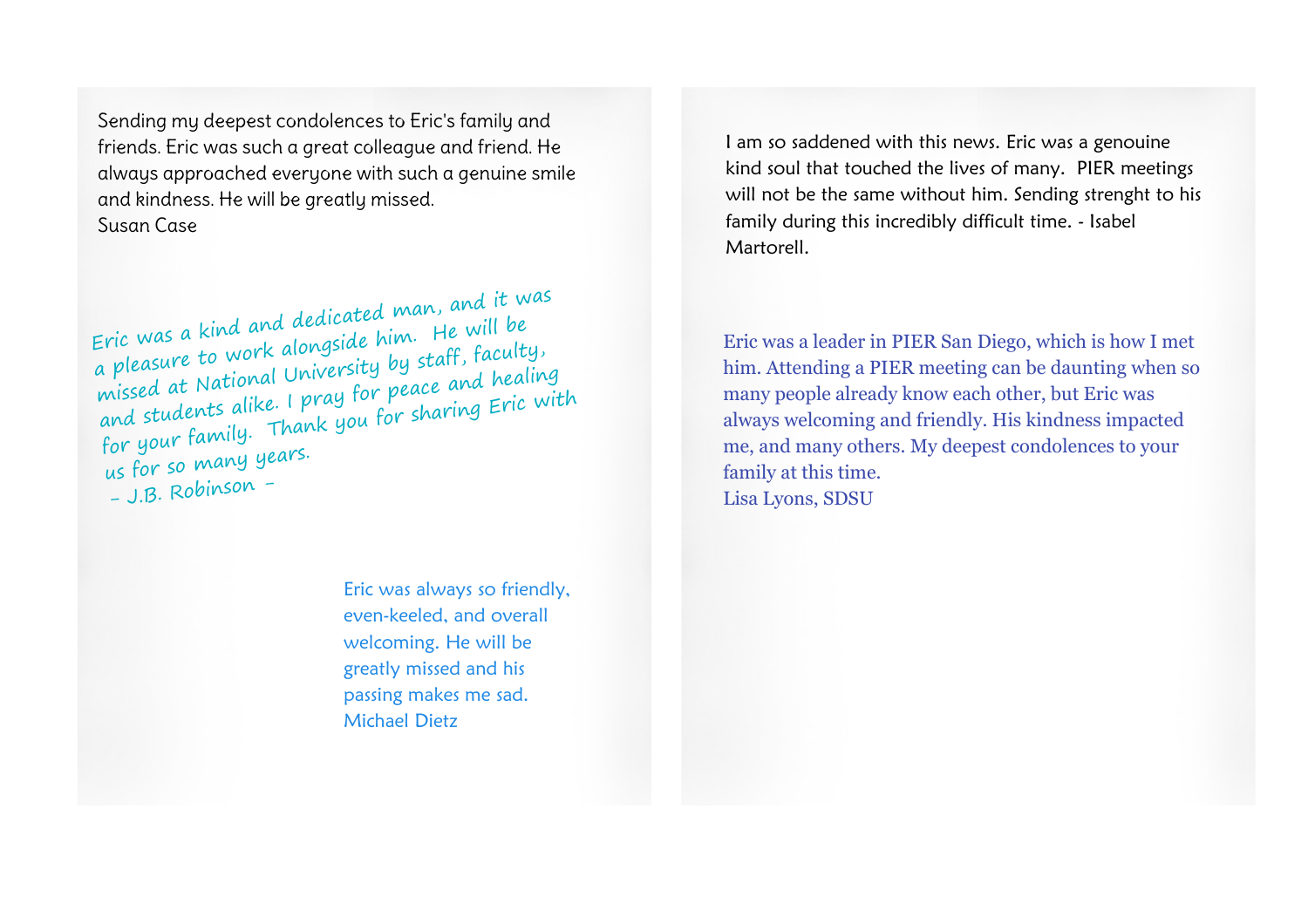## Dear Abutin Family,

I am so sorry for your loss. I knew Eric through the PIer Group. He was such a kind person, always willing to help in Pier. I always enjoyed talking with him and felt he was so caring. He was taken too soon and will be missed by everyone who knew him. My sincere condolences to you, his famiily. Blessings to you.

Sincerely, Jane Kalionzes Jane Kalionzes, Retired from SDSU

My deepest sympathies for you<sup>r</sup> family. <sup>I</sup> met Eric through PIER.. He was always available to help and answer any question. Eric was truly a Kind and wonderful person. My thoughts and prayers are with you. Sincere condolences,<br>Marcela Semancik, English Language Academy, University of San Diego

To the Abutin family - I am so very sorry for your tragic and unexpected lost. I hope your faith and the support of family and friends comforts you in this time of need. Eric was a lovely person and always made the PIER members feel so welcomed and valued! He had a true light about him and it continues to shine on.

Kindest regards,

Robynn Allveri University of San Diego School of Law PIER member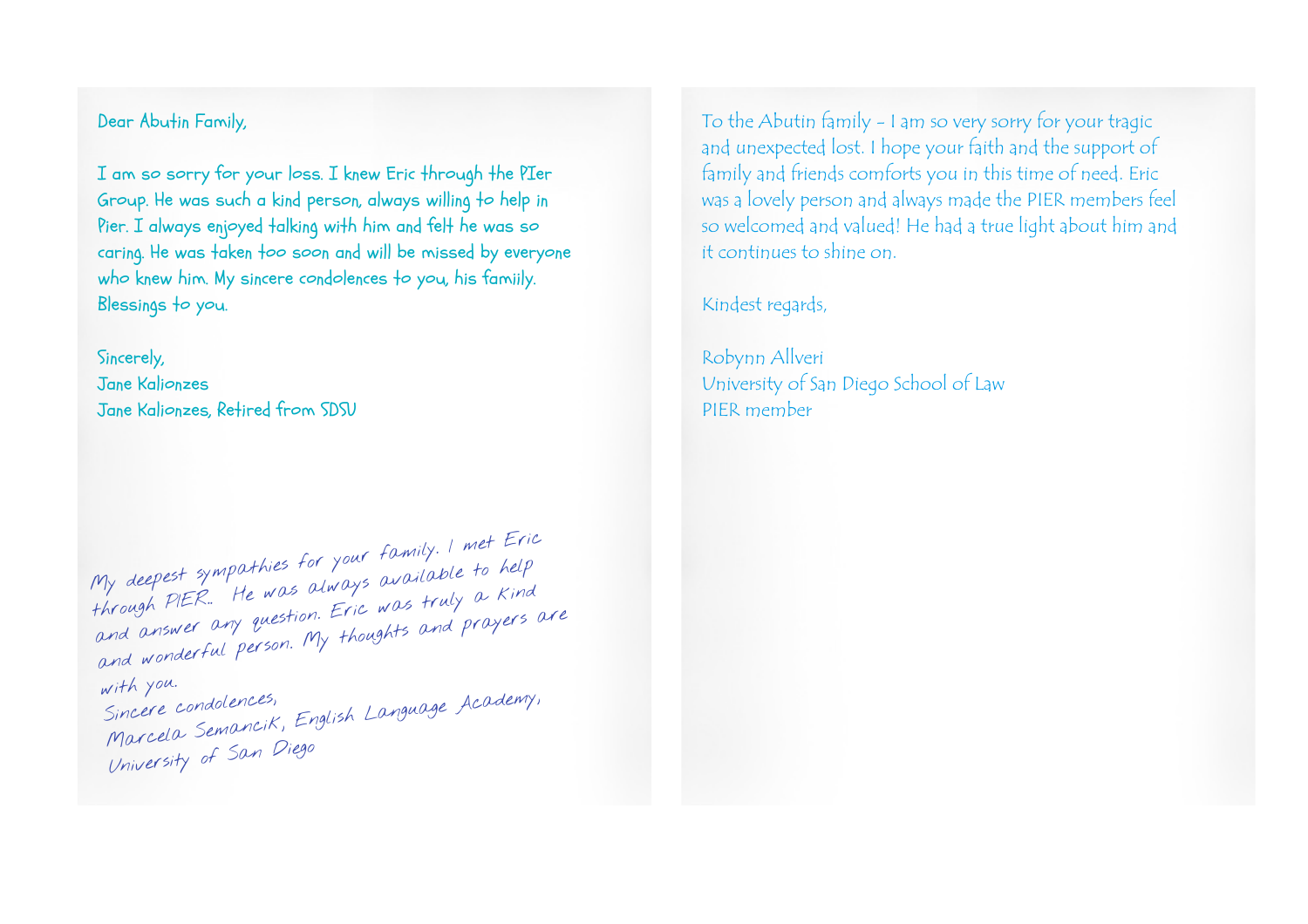Dearest Abutin Family,

Words. cannot express the sadness I eperienced when I the learned of the passing of your beloved Eric. I'm a member of the PIER community and he was such an important person in our world. So intelligent and dedicated, but most importantly his kindness and loving disposition lit up the room and made everyone feel welcome and supported. Eric will always hold a special place in our hearts and he will be missed and thought of often. Many blessing and prayers,

Erin

Erin Reed, CSU San Marcos

Dear Abutin Family,

I met Eric through PIER and looked forward to his warm greeting and constant smile. He was professional, dedicated and giving. I am blessed to have met him. Praying that you find comfort in wonderful memories and shelter in the love we all felt for him.

Terri Anderson, English Language Academy, USD

I am so sorry to hear passing of Eric. My deepest condolences to his family. I knew him for a long time as colleague of International Education community, Pier group. He always delivered calm and gentle energ, and I appreciated it very much. He was such a gentle person.

Eric, I will miss you very much.

Mika Miller Grossmont College Mika Miller Grossmont College

## **To the Abutin Family**

**My sincere condolences to all of you. I am very saddened to learn of Eric's passing. I met him when he was leading the PIER group. He always had a smile on his face. He was very knowledgeable and always ready to help. He will be dearly missed. Sonal Kalra, Scripps Research**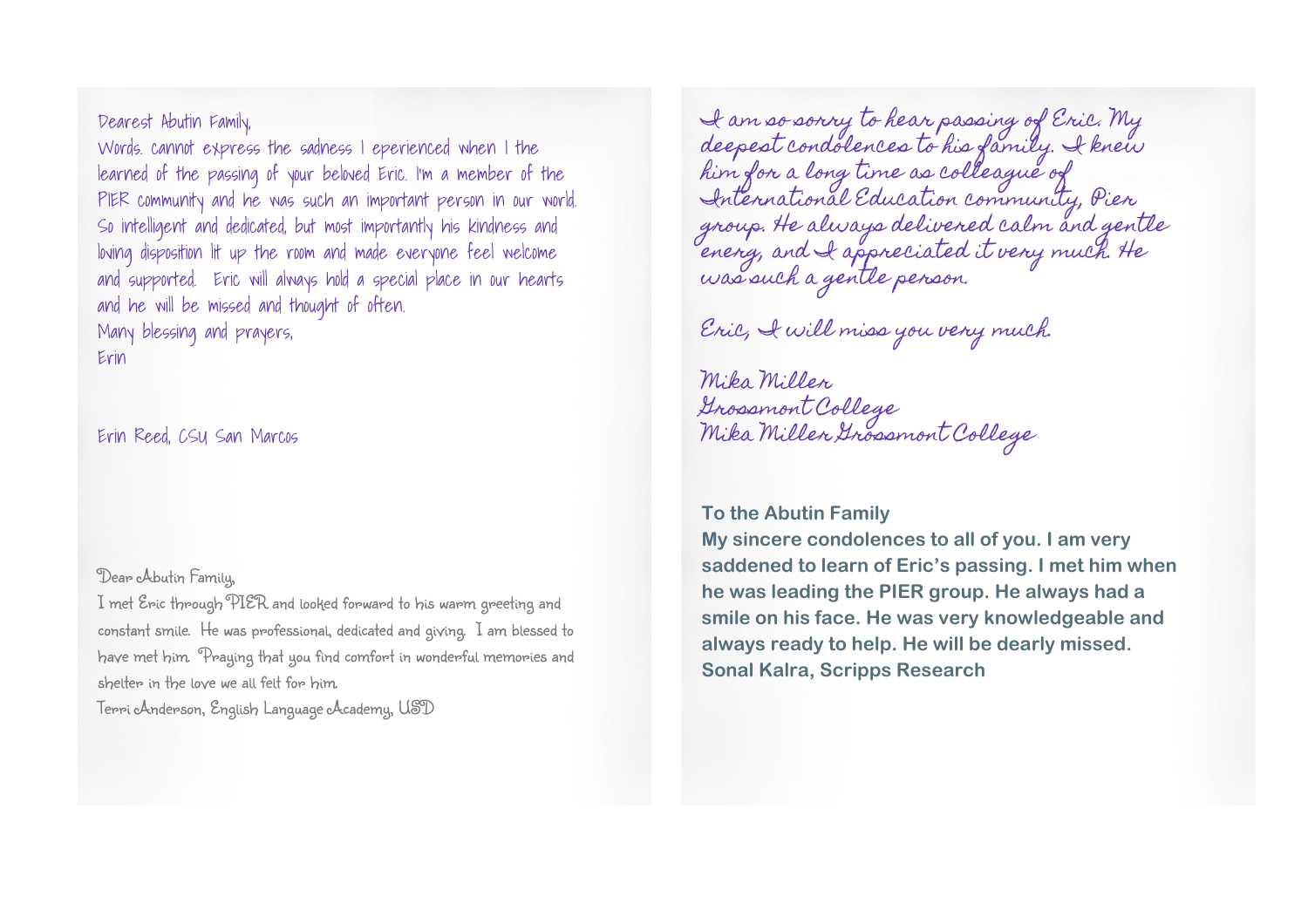**This is so terribly sad. Eric was definitely a colleague I looked up to at PIER, where I had the good fortune of meeting him and serving with him on board. He always had a quick smile, never gets flustered, and always had an answer to every question. He was easy to talk to, always kind, and most often had a solution to every problem. He was a steady force in our organization; an amazing leader who always got things done. My deepest condolences go out to the loved ones he leaves behind. We will miss you lots, Eric! If anything, I got the impression that he loved his family very much.**

**Rhona Reyes, USD**

I am very sorry to hear about Eric's passing. My deepest condolences to his family. I remember him as a PIER president when I attended the New Comers trainning at NU in 2015. He was knowledgable about the international education and very kind to answer my questions. I felt welcomed with his smile. Thank you for your dedication and hard work. We will miss you. Yumiko Hudson, Grossmont College

I am sending my condolences to the Abutin Family. I knew Eric as a colleague in San Diego and he touched many lives and always showed care and compassion for international students. His life had great meaning to many people and I hope that is a comfort in this time of sorrow. May his memory be a blessing. Margaret Hellwarth, Scripps Research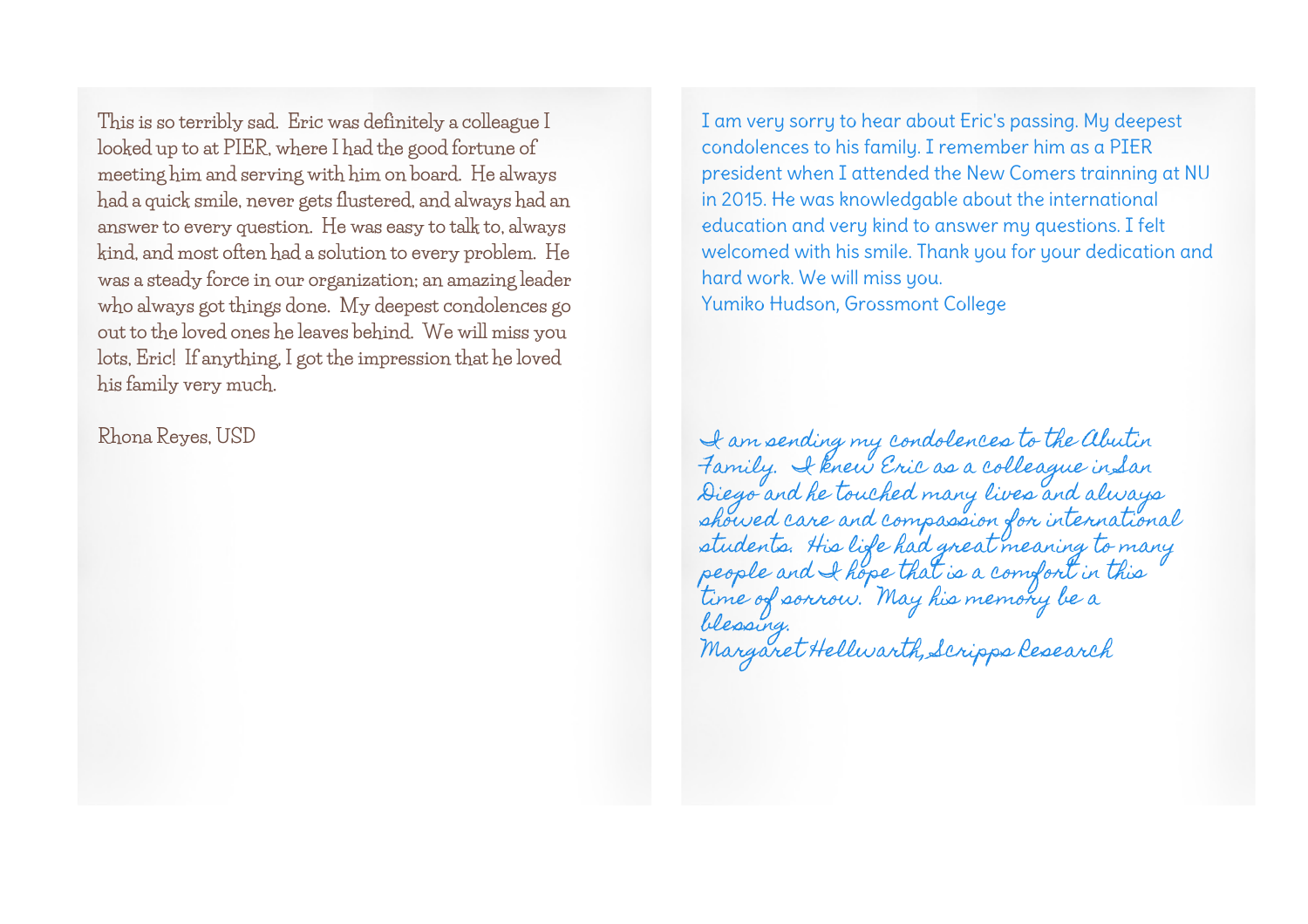To Eric's family,

My heart sank when I heard the news of *Eric's passing*. He was my colleague through our work in PIER for many years, some of which we served on the board together where we planned many meetings, trainings and events. He was such a kind and gentle soul, and I could always rely on him. I and the entire PIER membership will miss him very much. I am so sorry for your loss.

Olga Piro, UC San Diego Extension

Eric was an amazing educator, friend, kind spirit, and role model for our professional community. Eric made everyone feel welcome. His passion for international education was evident to everyone in the field. I treasure the time i served under his leadership in our professional association. I truly miss him and I am so terribly sorry for your loss.

Yours, **MIA** Mia at MiraCosta College